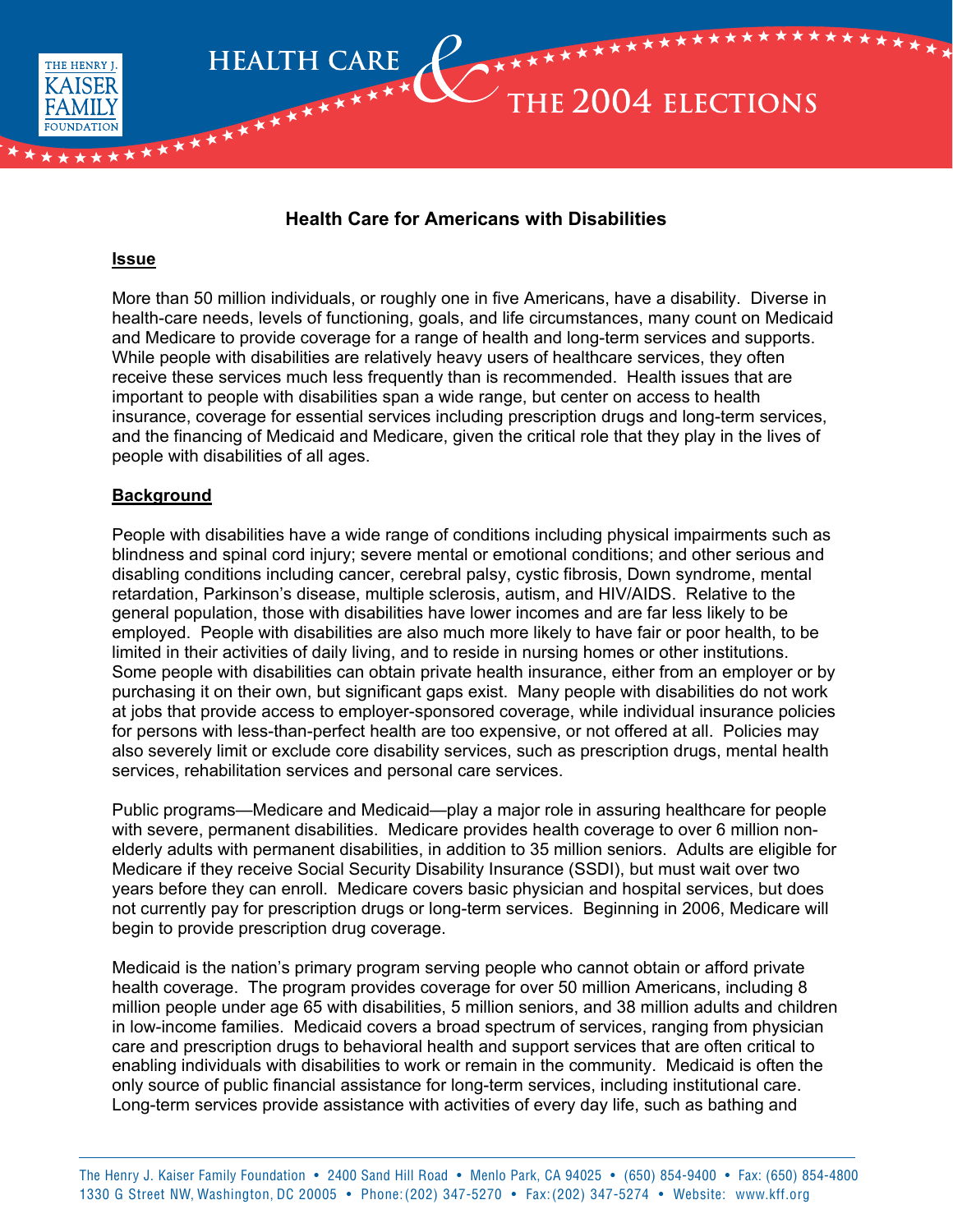dressing, using the toilet, preparing meals, or managing finances. Low-income Medicare beneficiaries rely on Medicaid to fill in many of Medicare's gaps, including prescription drugs and long-term care.

### **Major Issues of Importance to People with Disabilities**

#### **Health Coverage**

Medicaid and Medicare both play a pivotal role for people with disabilities, but millions fall outside their reach because coverage is often restricted to the poorest and most severely disabled. Recent policy efforts have focused on targeted improvements. For example, some states now guarantee continued access to Medicaid under "buy-in" programs that enable people with disabilities to become competitively employed without fear of losing health coverage. In addition, a few states have extended Medicaid coverage to people who have certain progressive conditions, such as HIV/AIDS or multiple sclerosis, for whom early treatment could slow the progression of disease. Other targeted proposals being discussed include permitting states to expand Medicaid coverage for children with disabilities in families with slightly higher incomes (up to about \$40,000 a year) and eliminating the Medicare two-year waiting period for people with disabilities under age 65.

Broader efforts to expand health coverage to the nation's uninsured could help improve coverage for people with disabilities. Some have proposed subsidizing the purchase of individual health insurance plans. This strategy is likely to be of limited help to people with disabilities unless policies are offered to people with chronic conditions, premiums are affordable, and benefits are sufficiently broad. Broader insurance market reforms may be needed if the individual market is to address the needs of people with disabilities. Others have proposed expanding Medicaid and SCHIP to cover more of the low-income uninsured and shoring up the employer-market by providing federal financing for high-cost cases. Building on Medicaid and SCHIP would capitalize on the prominent role that public programs currently play for people with disabilities, but would work only if sufficient funding were provided by the federal and/or state governments to assure adequate benefits.

## **Prescription Drugs Under Public Programs**

Access to the right medicines enables people with disabilities to participate in the workforce and in their communities, and, in some circumstances, may make the difference between life and death. However, affording prescription drugs can be a daunting challenge. In the absence of drug coverage under Medicare, Medicaid has played an essential role in helping low-income people with disabilities have access to a broad range of medicines.

Beginning in 2006, Medicare will begin offering new prescription drug plans. For Medicare beneficiaries who have multiple health conditions and take numerous prescription medications, critical issues will include whether the drug benefit is adequate in providing all of their needed medications and whether it will do enough to lower their drug costs. Low-income beneficiaries (generally those with incomes less than about \$14,000/year) will be able to sign up for help in paying premium and cost-sharing requirements for the new plans, but efforts will be needed to let people know about this assistance and to facilitate enrollment.

For those who currently rely on Medicaid, Medicare will take over drug coverage and Medicaid coverage of prescription drugs will end. A critical issue for these "dual eligibles" will be how this transition from Medicaid to Medicare is handled, whether there are gaps in coverage, how much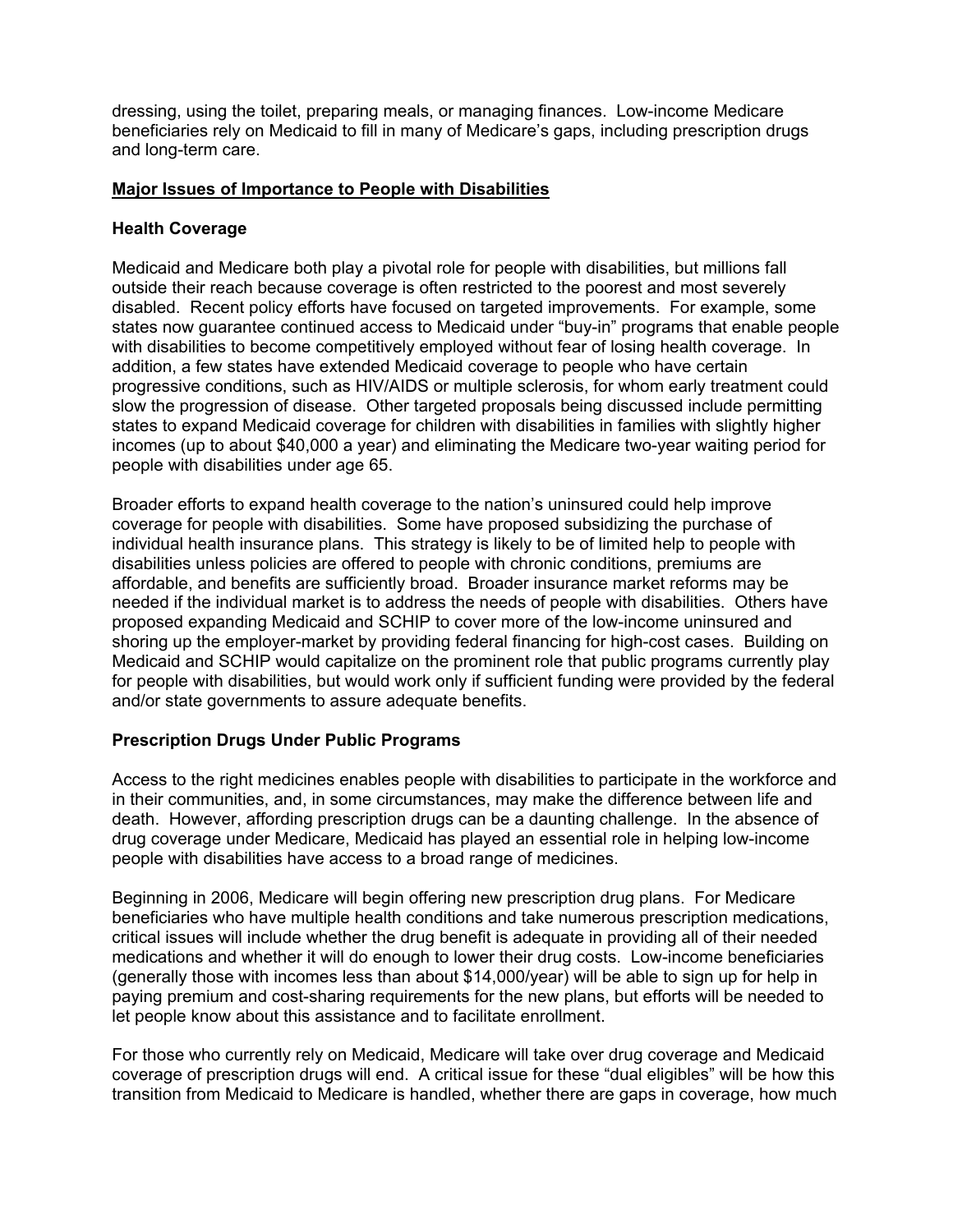out-of-pocket spending is required, and how readily individuals and physicians will be able to challenge or appeal denials of prescribed drugs.

### **Coverage of Long-Term Services and Supports**

Finding ways to assure adequate access and financing for long-term care services is an important policy issue for people with disabilities, as well as the broader population. The aging of the population and growth in the number of people under 65 with disabilities will increase the demand for long-term care services. Most long-term care is provided informally through family and friends, often at a considerable emotional, physical, and financial toll. When ongoing needs surpass caregiver's capacities, nursing home or community care costs can quickly exceed most people's financial resources. Medicaid is the nation's primary program that pays for long-term services, but is generally available only to those who are poor or have exhausted their resources paying for care. Medicare does not generally cover long-term services, and private insurance for long-term care is not typically available or affordable for people with disabilities.

In the current fiscal environment, there is little discussion of expanding Medicare to cover more long-term services or developing a new national long-term care program, although proponents view a social insurance program, like Medicare, as the best way to share the risk that we all face for needing long-term care. Others support private sector solutions by changing the tax laws to provide greater incentives for individuals to purchase long-term care insurance and employers to offer long-term care insurance as an employee benefit. Proponents believe these actions could lessen future pressure to publicly finance long-term care, but others doubt that private long-term care insurance will be affordable for low or middle income Americans. More modest proposals would provide a tax deduction or credit to caregivers.

Some support strengthening Medicaid's ability to serve low and middle income people with disabilities by increasing the income and asset guidelines that states employ or developing partnerships that are more affordable to the government and to families because they link private coverage with a public safety net. These options build on state long-term care systems, but recognize that given Medicaid's role as the sole program to help with long-term care bills, rules that require impoverishment may be too severe and, in some cases, undermine the ability of people to stay in the community. Despite their appeal, public-private partnerships are limited to a handful of states and enrollment is low.

Reversing Medicaid's "institutional bias" by promoting more home- and community-based alternatives is also an important goal of the disability community. Recognizing that most Americans do not want to be in nursing homes or other institutions, states have increasingly taken steps in their Medicaid programs to provide more community-based services. The 1999 Supreme Court decided, in the case of *Olmstead v L.C*., that unjustified institutional isolation of people with disabilities is illegal under the Americans with Disabilities Act (ADA). Unfortunately, progress has been slow and waiting lists for community services are often long. While community-based options are often less expensive than institutional care, some policymakers are reluctant to propose new programs or expand existing programs, fearful that overall costs will increase if more people seek assistance. The Administration has supported several "New Freedom" demonstration programs that have focused on supporting community services and providing greater consumer direction over services and individual budgets in the community by approving "Independence Plus" waiver programs. The Administration also supports "Money Follows the Person" legislation to support the transition from the nursing home to the community. In addition, some have called for modification of the Medicare homebound rules to permit individuals to participate more fully in community life.